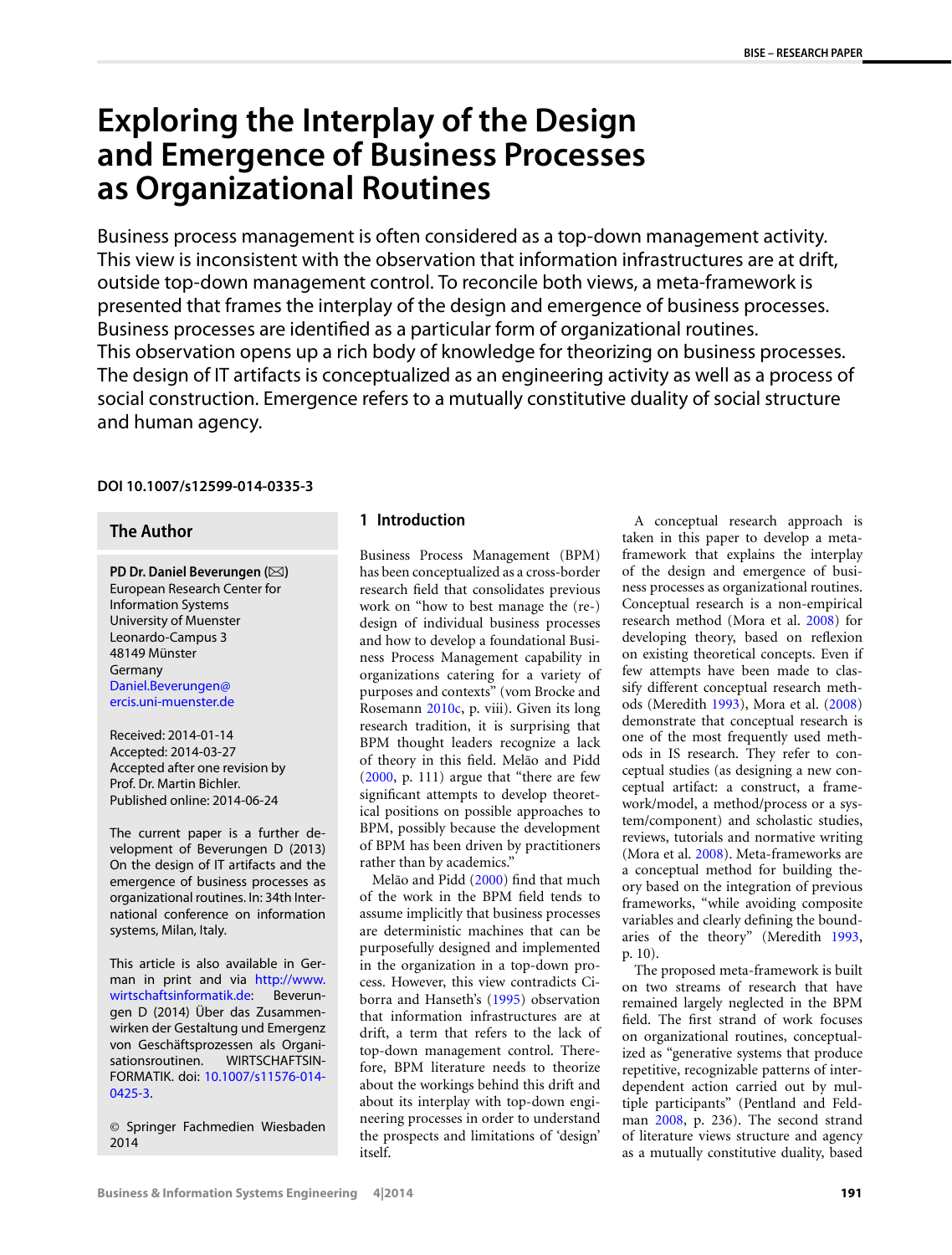on structuration theory (Giddens [1984](#page-10-4)) and its IS successor theories (Jones and Karsten [2008\)](#page-10-5), including adaptive structuration theory (DeSanctis and Poole [1994](#page-9-1)) and the practice lens account (Orlikowski [2000](#page-10-6)). The resulting metaframework builds on the work of Pentland and Feldman ([2008\)](#page-10-3), the design principles for organizational routines proposed by Becker et al. [\(2013](#page-9-2)), and principles of the social construction of technology (Lyytinen et al. [2008\)](#page-10-7).

The meta-framework contributes to explaining the interplay of the design of IT artifacts and the emergence of business processes as organizational routines. Two major theoretical insights into business processes are gained. First, drift signifies that developers and managers cannot base the design of IT artifacts for business processes solely on a mechanistic engineering rationale, but must ensure that the design is subject to a process of social design shaped by processes of sense-making and negotiation. Second, while IT artifacts enable and constrain business processes, business processes emerge as social structures based on the actions of the users who perform their day-to-day work, thereby both intentionally and unintentionally re-constructing the company as a social institution. From a designer's point of view, the troubling consequence is that business processes can only be incompletely shaped by IT artifacts such as business process models and enterprise resource planning (ERP) systems. The purpose of the paper is not to criticize top-down design processes per se, but to arrive at a more realistic appraisal of the prospects and constraints of design itself.

The remainder of this paper is structured as follows. Section [2](#page-1-0) reviews the theoretical backgrounds of BPM research, organizational routines, and structuration theory. Section [3](#page-3-0) presents related work of the BPM community and documents to what degree the proposed theoretical view extends previous thinking. Section [4](#page-4-0) presents the resulting meta-framework, and Sect. [5](#page-7-0) reflects the theoretical and managerial contributions the paper offers. Section [6](#page-8-0) provides a research outlook.

# <span id="page-1-0"></span>**2 Theoretical Foundations**

In the following, theoretical foundations from three strands of literature are presented. First, views on business processes

as deterministic machines and business processes at drift are contrasted to outline different assumptions on the manageability of business processes. Second, foundational properties of structuration theory are presented to conceptualize drift. Third, properties of organizational routines, a concept discussed in organization science, are summarized. Literature on organizational routines has been related to structuration theory before and also parallels some of the central concepts in BPM literature.

## **2.1 Business Processes as Deterministic Machines**

Extending a first definition of processes "as essentially any sequence of work activities," the business process reengineering school conceptualizes a business process as "end-to-end work across an enterprise that creates customer value" (Hammer [2010,](#page-10-8) p. 4). BPM is a boundaryspanning research field that focuses on organization's foundational capabilities to manage their business processes (vom Brocke and Rosemann [2010c\)](#page-11-0). Harmon ([2010\)](#page-10-9) traces the antecedents of the BPM field back to three research traditions: the management tradition of BPM research, which focuses on overall firm performance and the strategic alignment of business processes to organizational objectives; the quality or worksimplification tradition, which strives to improve the quality of business processes, traditionally in the production of physical goods; and the IT tradition, which uses computers and software applications to automate work processes.

These traditions tend to view business processes as implemented in a topdown process that is aligned with business strategy, quality goals, or functional decomposition based on IT. The business process reengineering approach as conceptualized by Hammer [\(2010\)](#page-10-8) is based on creating a concept of a business process that is supposed to be instantiated and executed by the people in an organization. Deviations from the engineered blueprint are perceived as 'faults' caused by inadequate training, insufficient resources, or faulty equipment that must be traced in root cause analyses and corrected by adapting the design of the conceptual business process. The vision behind this approach is to create "high-performance processes, which operate with much lower costs, faster speeds, greater accuracy, reduced assets,

and enhanced flexibility" (Hammer [2010,](#page-10-8) p. 7). Kawalek, who early recognized the interdependencies of BPM and classic organizational literature, finds that an effective implementation of business process reengineering (BPR) concepts "is essentially top-down", since it requires substantial investment decisions that "come from the top of the organization structure downwards" (Kawalek [1994,](#page-10-10) p. 278, 277).

These contributions illustrate a perception of business processes as deterministic machines which seems often to be taken for granted in designoriented contributions to the BPM field. In this metaphor, a business process "is a fixed sequence of well-defined activities or tasks performed by 'human machines' that convert inputs into outputs in order to accomplish clear objectives" (Melão and Pidd [2000,](#page-10-0) p. 112), consistent with Morgan's [\(1997\)](#page-10-11) metaphor of a bureaucratic machine.

## **2.2 Business Processes at Drift**

Traditional management literature conceptualizes management control as an orderly, organized, top-down process, which is a fundamental principle of positivist thinking (Ciborra and Hanseth [1995](#page-9-0)). This view puts the centrality of measure and control center stage while defining technology "as a powerful set of tools augmenting human action and thinking" in a quest to "pull the messy everyday world towards an almost geometrical or mechanical view of the business organization" (Ciborra and Hanseth [1995](#page-9-0), p. 5). In light of the arguments in the preceding section, much of the BPM literature is no exception in this regard. Ciborra criticizes this view of structured information systems methodologies in an article on strategic alignment:

"[In this view] systems are objects, knowledge is data, work is business process, and people are emotionless decision makers who have to align their preferences and adjust to the changes rationally planned for them. It is the "de-worlded" world of business engineering models, where designers, consultants, and managers juggle around boxes and arrows to come up with solutions that optimize pre-selected performance criteria." (Ciborra [1997](#page-9-3), p. 75)

Contrasting this view, Ciborra and Hanseth ([1995](#page-9-0)) highlight that information infrastructures, including the business process infrastructure, are at drift,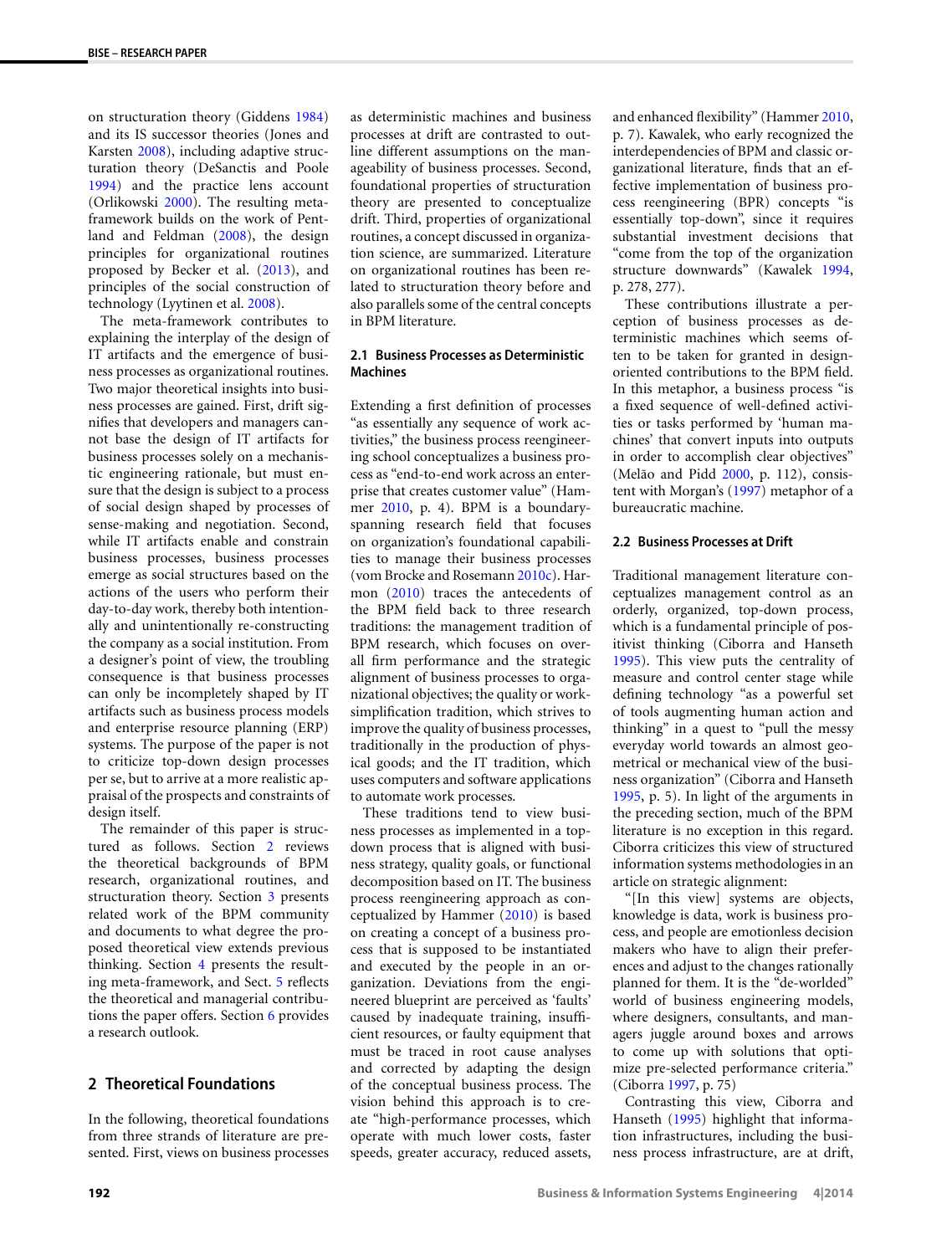rendering top-down management control of companies inoperable. Thus, in Ciborra and Hanseth's ([1995](#page-9-0), p. 5) view, "alignment is a long, tortuous, and fragile process whereby multiple actors and resources try to influence each other to constitute a new socio-technical order." Therefore, the attempt to change infrastructures, including an organization's business process infrastructure, is subject to resistance, deals, side effects, and the properties of the IT landscape. Others researchers have traced the unfeasibility of top-down control back to user resistance, including workarounds (Ignatiadis and Nandhakumar [2009\)](#page-10-12), deliberate errors committed by users (Ferneley and Sobreperez [2006](#page-9-4)), passive resistance misuse and sabotage (Marakas and Hornik [1996\)](#page-10-13), status quo bias (Kim and Kankanhalli [2009](#page-10-14)), IS avoidance (Kane and Labianca [2011](#page-10-15)), and cynicism (Selander and Henfridsson [2012\)](#page-10-16), as discussed by Bagayogo et al. ([2013](#page-9-5)).

It follows that infrastructure is partially outside management control and tends to drift, that is, an infrastructure deviates from its planned purpose for a variety of reasons outside people's influence, resulting in a perceived need for more control (Ciborra and Hanseth [1995\)](#page-9-0).

## **2.3 Social Structure and Agency as a Mutually Constitutive Duality**

Business processes are social structures that are constructed and re-constructed by their performance in the day-today business of organizations. Therefore, structuration theory and its IS successor theories provide a theoretical lens which allows for insights into the constitution of business process infrastructures that are subject to drift. An early claim for interpreting BPR activities from the point of view of organizational theories, such as structuration theory, was made by Kawalek ([1994\)](#page-10-10). However, this idea has apparently not been developed further in sufficient depth, as we shall see in the literature review reported below.

#### **2.3.1 The Duality of (Social) Structure(s)**

Structuration theory (Giddens [1984](#page-10-4)) conceptualizes social structure and human agency as a mutually constitutive duality while shedding the domination of structure over action that is often assumed in functionalism and naturalism as well as the domination of action over structure which is often assumed in hermeneutics and humanism. Although the "central concern of structuration theory is the relationship between individuals and society" (Jones and Karsten [2008,](#page-10-5) p. 129), Jones and Karsten [\(2008\)](#page-10-5) identify a rich array of applications of structuration theory in IS research that have made it one of the most frequently used seminal theories in IS research.

Structuration theory conceptualizes structure as "continuously produced and reproduced through situated practice" (Jones and Karsten [2008](#page-10-5), p. 128). The "duality of structure" proposes that the "rules and resources drawn upon in the production and reproduction of social action are at the same time the means of system reproduction" (Giddens [1984,](#page-10-4) p. 19). In other words, structure always both constrains and enables human agents' actions, while structure itself is produced and re-produced only through human action (Giddens [1984](#page-10-4), p. 25). It follows that from the point of view of structuration theory, structure cannot be 'inscribed' or 'embedded' into technology (Jones and Karsten [2008\)](#page-10-5).

#### **2.3.2 Power, Agency, and Emergence**

Because of the reproduction of structure by actions, the assumption that individuals have the ability to transform social structures (Jones and Karsten [2008](#page-10-5)) is a central tenet of structuration theory. Giddens [\(1984](#page-10-4), pp. 5–14) posits that all humans are knowledgeable agents who can describe what they do and rationalize their actions. Power is conceived as the most central elemental concept in the social sciences since it is "the means of getting things done and, as such, directly implied in human action" (Giddens [1984,](#page-10-4) p. 283). Actors' power over resources enables actors to choose how they act, including complying with or changing social structure, resulting in a reproduction of social structure. Thus, human agents always have the power to "act otherwise" (Giddens [1984](#page-10-4), p. 14).

Human intentionality denotes that the activities of human beings often follow plans and goals, even if these plans and goals cannot be explicitly formulated or humans are unaware of or unable to recognize their motivations (Jones and Karsten [2008](#page-10-5); Nandhakumar et al. [2005](#page-10-17)). While "agency refers to doing" (Giddens [1984](#page-10-4), p. 10), actions can have intended consequences as well as unintended con-sequences (Giddens [1984](#page-10-4), pp. 10-11). Therefore, the production and reproduction of structure by human agents might result in unacknowledged conditions that feed back into individuals' actions, leading to a different, maybe undesirable, behavior (Giddens [1984,](#page-10-4) p. 5).

These unintended consequences of actions might give rise to emergent properties of social structure (Archer [2010](#page-9-6)). In the social sciences, the core theoretical property of emergence itself is non-intentionality (Mayntz [2011](#page-10-18)). This view opposes the morphogenetic approach (Archer [2010\)](#page-9-6) as advocated in general systems theory, which is often applied in the natural sciences. The latter view posits that phenomena are irreducibly layered (Hodgson [2007\)](#page-10-19), such that a whole has "properties which make the whole entity more than the sum of its parts" (Checkland [1998](#page-9-7), p. 50, emphases removed).

It follows from these observations that the way in which social structure is created and re-created cannot be determined fully by any single actor, but unfolds dynamically and on a collective level, based on the intended and unintended consequences of the actions performed by individuals.

#### **2.3.3 Routinization and Social Structure**

Giddens ([1984](#page-10-4)) (p. 60) points out that the concept of routinization is vital to the theory of structuration since it links the continuity of the agent's personality in his or her performance of day-today activities to the institution of society. In effect, social structure is sustained only if it is regularly reproduced. Giddens [\(1984\)](#page-10-4) posits that a routine in day-today business "is psychologically linked to the minimizing of unconscious sources of anxiety," while "in the enactment of routines individuals sustain a sense of ontological security" (p. 282). Moreover, only routinization enables human actors to reflexively analyze actions that are "distinctively 'the same' across space and time" (Giddens [1984](#page-10-4), p. 3). On a collective level, social systems are conceived as "reproduced relations between actors and collectivities, organized as regular social practices" (Giddens [1984,](#page-10-4) p. 25) without which an institution would cease to exist.

## **2.3.4 Adaptations of Structuration Theory in the IS Discipline**

Whereas structuration theory is focused on social structures and makes little refer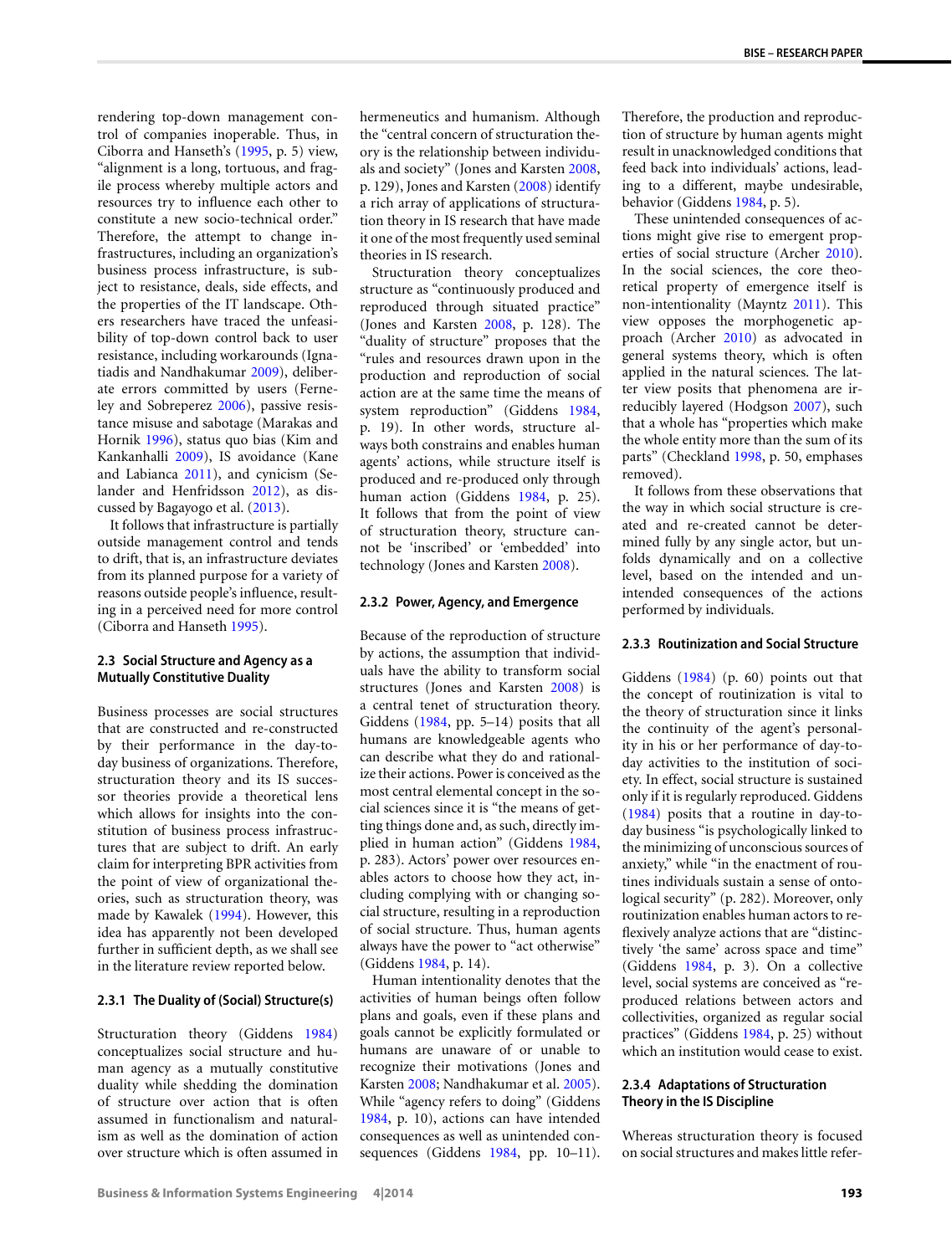ence to technology, adaptations to structuration theory, such as adaptive structuration theory (AST) (DeSanctis and Poole [1994](#page-9-1)) and the practice lens account (Orlikowski [2000\)](#page-10-6) add an IS perspective to the debate (Jones and Karsten [2008](#page-10-5)). AST argues that IT, work tasks, and the environment can be sources of structure and that the structures IT provides can be described in terms of their structural features (i.e., the properties of the IT artifact) and in terms of the spirit of the feature set (i.e., the use of an artifact in a way that its designers either intended or did not intend). In their actions, users are free to appropriate (or not appropriate) an IT artifact and might do so faithfully or unfaithfully (i.e., consistent or inconsistent, respectively, with the spirit of the feature set). Interactions between users and the technology are assumed to be subject to the dialectic of control, in which either one is shaped by the other. The practice lens account is built on the premise that technology structures are emergent and cannot be embodied into the design, correcting Orlikowski's [\(1992](#page-10-20)) view of a duality of technology as stated some years before (Jones and Karsten [2008\)](#page-10-5). Jones and Karsten [\(2008](#page-10-5)) show that Giddens neglects how IT artifacts and human actions are interrelated and identify affordances (Gibson [1979](#page-10-21)) as one potential element of such an account. Affordances refer to the actionable properties between the world and an actor (Norman [2004;](#page-10-22) Jones and Karsten [2008](#page-10-5)). Thus, in line with Jones and Karsten [\(2008\)](#page-10-5), technology is "not seen as determining action, but rather as defining a space for potential action"  $(p. 150)$ .

## **2.4 Organizational Routines' Ostensive and Performative Properties**

<span id="page-3-1"></span>Based on structuration theory, which highlights the importance of routines for the individual and for the constitution of society and institutions, the theoretical concept of organizational routines that is discussed in organization science provides a lens through which to identify the forces that operate in the construction and reconstruction of structure in day-to-day business. In a seminal review, Becker [\(2004\)](#page-9-8) traces the theoretical concept of organizational routines back to Nelson and Winters' [\(1982](#page-10-23)) work on economic change as evolution that builds on organizational routines as the central unit of analysis and identifies a set of core properties of organizational routines (see **Table [1](#page-5-0)** and Beverungen ([2013](#page-9-9)) for details).

A crucial question is whether organizational routines are viewed as mindless actions or as effortful accomplishments. In the former understanding, routines are carried out subconsciously without requiring attention. In the latter understanding, routines require cognitive effort, which means that they are open to variation. In this regard, Feldman and Pentland ([2003\)](#page-9-10) contend that organizational routines have both ostensive and performative aspects. Whereas the ostensive aspects are an ideal or schematic form of the routine, the performative aspects denote concrete actions carried out by individuals in specific places at specific times, so individuals choose how they carry out the routine. On a collective level the performance of the routine produces and reproduces its ostensive aspects. This view reflects the duality of structure and agency, in line with structuration theory (Giddens [1984](#page-10-4)).

# <span id="page-3-0"></span>**3 Related Work in BPM Research**

In order to elicit the consideration of the presented theories in BPM research, a review of the literature in the top basket of IS journals was performed, in addition including BISE/WIRTSCHAFTS-INFORMATIK to account for the long research tradition of BPM research in the German-speaking community. A first screening for the term business process produced many papers that had only marginal connections to the topic, so a second search was performed for papers that contained the term business process either in their abstract or as a keyword (in German papers, the search term Geschäftsprozess<sup>∗</sup> was utilized). Only research articles were included, while excluding other article types such as stateof-the-art articles, discussion articles, and editorials. This selection was made, since it was assumed that only completed research articles would be sufficiently long to introduce the theories in depth. This search produced 155 papers, most of which were published in BISE/WIRTSCHAFTSINFORMATIK (37 papers), followed by JSIS (30), JMIS (29), ISR (14), JIT (12), EJIS (11), ISJ (9), MISQ (8), and JAIS (5). In order to further extend this selection, the book chapters published in the Handbook on Business Process Management (vom Brocke and Rosemann [2010a](#page-10-24), [2010b](#page-10-25)), which is a comprehensive and timely overview on BPM, were included as well, so the sample of papers analyzed contained 208 articles in total. All papers supporting an electronic search<sup>[1](#page-3-1)</sup> were screened for the major theoretical concepts identified in Sect. [2](#page-1-0), to identify the papers best related to this study.

The review identified few papers that considered the presented theories. For example, Giddens' work is referred to only in Willcocks and Smith [\(1995](#page-11-1)), Nandhakumar et al. ([2005\)](#page-10-17), and Saravanamuthu [\(2002](#page-10-26)), whereas adaptive structuration is referred to only in Nagasundaram and Bostrom ([1994\)](#page-10-27) and Srivardhana and Pawlowski ([2007](#page-10-28)). Neither of the latter papers cites Giddens or refers explicitly to the two main concepts of AST, that is, structural features and the spirit of the feature set. Emergence is referenced as a theoretical concept only in Nandhakumar et al. [\(2005](#page-10-17)) and in Shaw and Holland [\(2010](#page-10-29)), although the term is frequently used in its everyday meaning, to denote something that is proliferating. Drift is mentioned in six papers but is explored further only in Nandhakumar et al. ([2005\)](#page-10-17), which is also the only paper to discuss the duality of technology. Organizational routines were discussed explicitly in five papers, albeit the performative and ostensive properties of routines were not identified as interplaying to develop structure. Newell et al. [\(2000\)](#page-10-30) and Boersma and Kingma ([2005\)](#page-9-11) were the only papers in the sample to explicitly refer to the three steps of design, sense-making, and negotiation as important for the design and appropriation of technology.

In the following, the papers best related to this study are presented.

In their in-depth case study on implementing ERP systems, Nandhakumar et al. [\(2005](#page-10-17), p. 221) theoretically conceptualize "triggers and consequences of the cycles of control and drift." The study offers rich insights based on a strong theoretical foundation that includes drift, structuration theory, adaptive structuration theory, technological

<sup>&</sup>lt;sup>1</sup>A minority of the older papers were available as scanned documents only, restricting an electronic search of the keywords. In these papers, a manual inspection was conducted to assess their relevance for this study.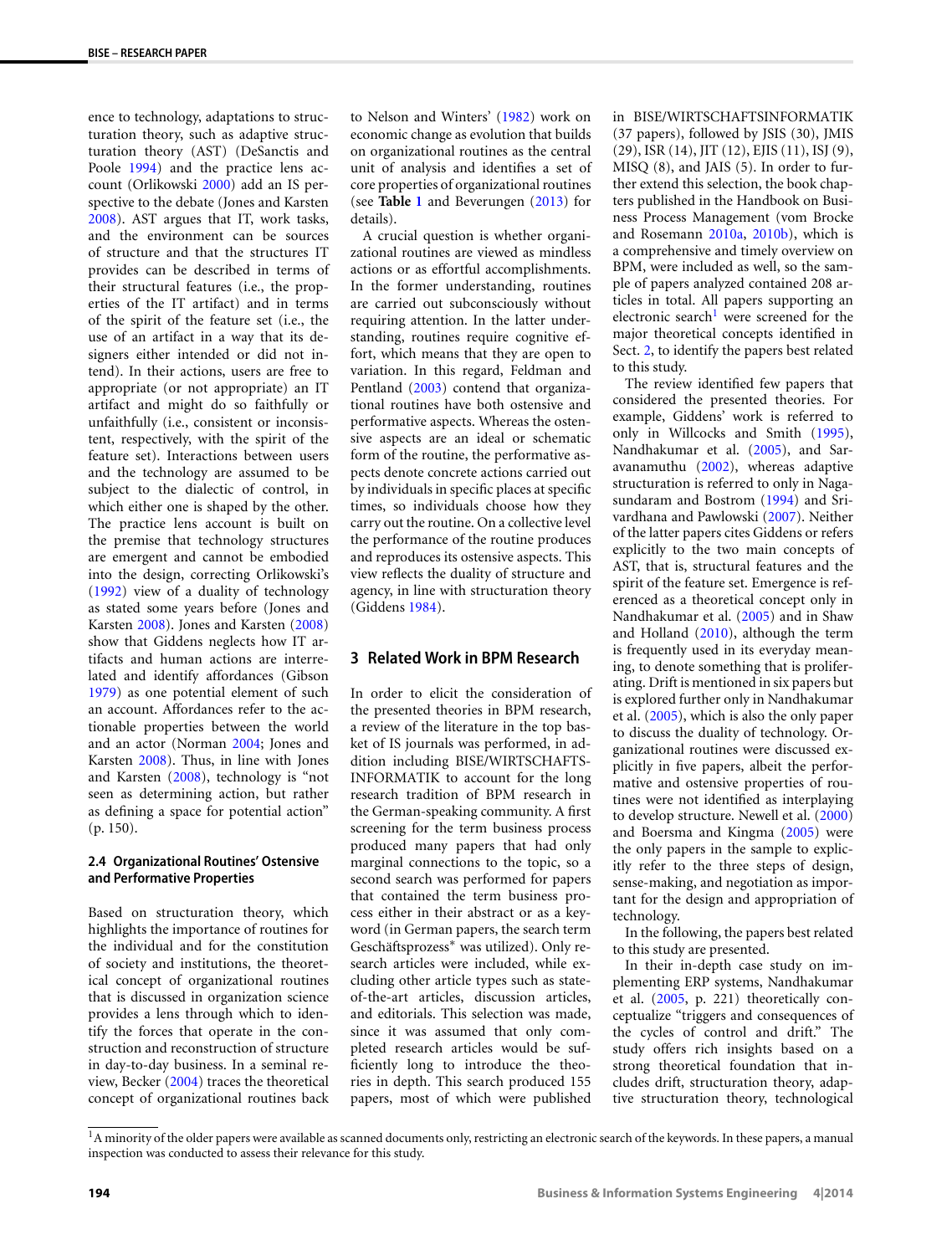<span id="page-4-1"></span>**Fig. 1** Conceptualizing the interplay of the design of IT artifacts for business processes and the emergence of business processes as organizational routines, extension of the framework proposed by Pentland and Feldman ([2008](#page-10-3))



affordances, social structures, and Actor Network Theory (ANT). Based on their observations derived in the case study, they identify cycles of control and drift in an ERP implementation process that result from cycles of designers' and users' intentional interactions, the affordances of the technical system, and the prevailing social structures in the company. However, the paper is focused on the ERP implementation process without considering business processes explicitly or identifying connections to the literature on organizational routines and their ostensive and performative aspects.

Some studies discuss the identified concepts somewhat remotely. Schäfermeyer et al. [\(2012](#page-10-31)) argue that business process complexity, conceptualized amongst others as non-routineness, inhibits business process standardization. Therefore, they propose routines to be a property of a business process, but do not explicitly relate both concepts to each other. Newell et al. ([2000\)](#page-10-30) develop a diffusion model for the spread of ideas and knowledge that underpin complex technologies, exemplified with business process re-engineering and packaged software. In line with the literature on the Social Construction of Technology (Weick [1976\)](#page-11-2), they emphasize that knowledge conveyed by and appropriated from technology must be incorporated into the user firm through a process of negotiation and sense-making (Newell et al. [2000](#page-10-30), p. 254) by embedding it into the organization's existing routines and practices. Boersma and Kingma's [\(2005](#page-9-11)) case study shows that ERP implementation necessitates processes of design, sense-making, and negotiation and that ERP implementation is closely related to altering working routines in the company. Sarker et al. ([2006\)](#page-10-32) use concepts from ANT to interpret the chain of events that led to business process change failure in an interpretive case study. Bala and Venkatesh ([2007\)](#page-9-12) and Wang et al. [\(2013\)](#page-11-3) refer to organizational routines in their studies but refrain from investigating the interplay between these routines' ostensive and performative aspects in the process of structuration. Srivardhana and Pawlowski ([2007\)](#page-10-28) mention routines in their study on the relationships of ERP-related knowledge impacts and the absorptive capacity for business process innovation but do not apply (adaptive) structuration theory. Nagasundaram and Bostrom [\(1994\)](#page-10-27) develop a framework for creative processes that is based on adaptive structuration theory and view creativity techniques as "providing a set of structures that enable, promote, or constrain certain kinds of group interaction and communication" (p. 100) that are appropriated by users or not, leading to emergent structuring mechanisms. While the understanding of structure as embodied in mechanisms is inconsistent with structuration theory, the article makes a rich account of the interplay between structures and their appropriations by human actors. However, no reference to organizational routines and their ostensive and performative aspects is drawn, and the paper does not focus on business processes. Saravanamuthu [\(2002](#page-10-26)) identifies IS approaches, such as BPM, as "social constructions that shape and are shaped by the tensions between the prevailing ideology of economic rationalism and alternative means of achieving

sustainable goals for the wider society" (p. 85), recognizing structurational analysis as a device to identify contradictions in work relations that may influence the social construction of IS approaches. Kawalek [\(1994](#page-10-10)) highlights the value of interpretivist approaches, such as structuration theory, for better understanding methods in BPR which "can be largely described as positivistic in nature" (p. 278).

# <span id="page-4-0"></span>**4 A Meta-Framework on the Interplay of the Design and Emergence of Business Processes as Organizational Routines**

The observations that IT artifacts are designed in a top-down fashion, whereas business processes as organizational routines emerge as social structures based on the intended and unintended consequences of human action, motivates the design of a meta-framework (**Fig. [1](#page-4-1)**) that describes the interplay of both viewpoints.

As regards design, two perspectives are taken that influence the design of IT artifacts, inspired by Becker et al. [\(2013](#page-9-2)). On the one hand, design is a rational engineering effort, based on identifying requirements of the environment in which an IT artifact is intended to function (Alexander [1970](#page-9-13)), designing the IT artifact, and evaluating the artifact's utility (March and Smith [1995](#page-10-33)). On the other hand, design is a social process (Avison et al. [1998](#page-9-14); Bijker [1987](#page-9-15); Rosenkranz [2011\)](#page-10-34) that is shaped by the intentions of the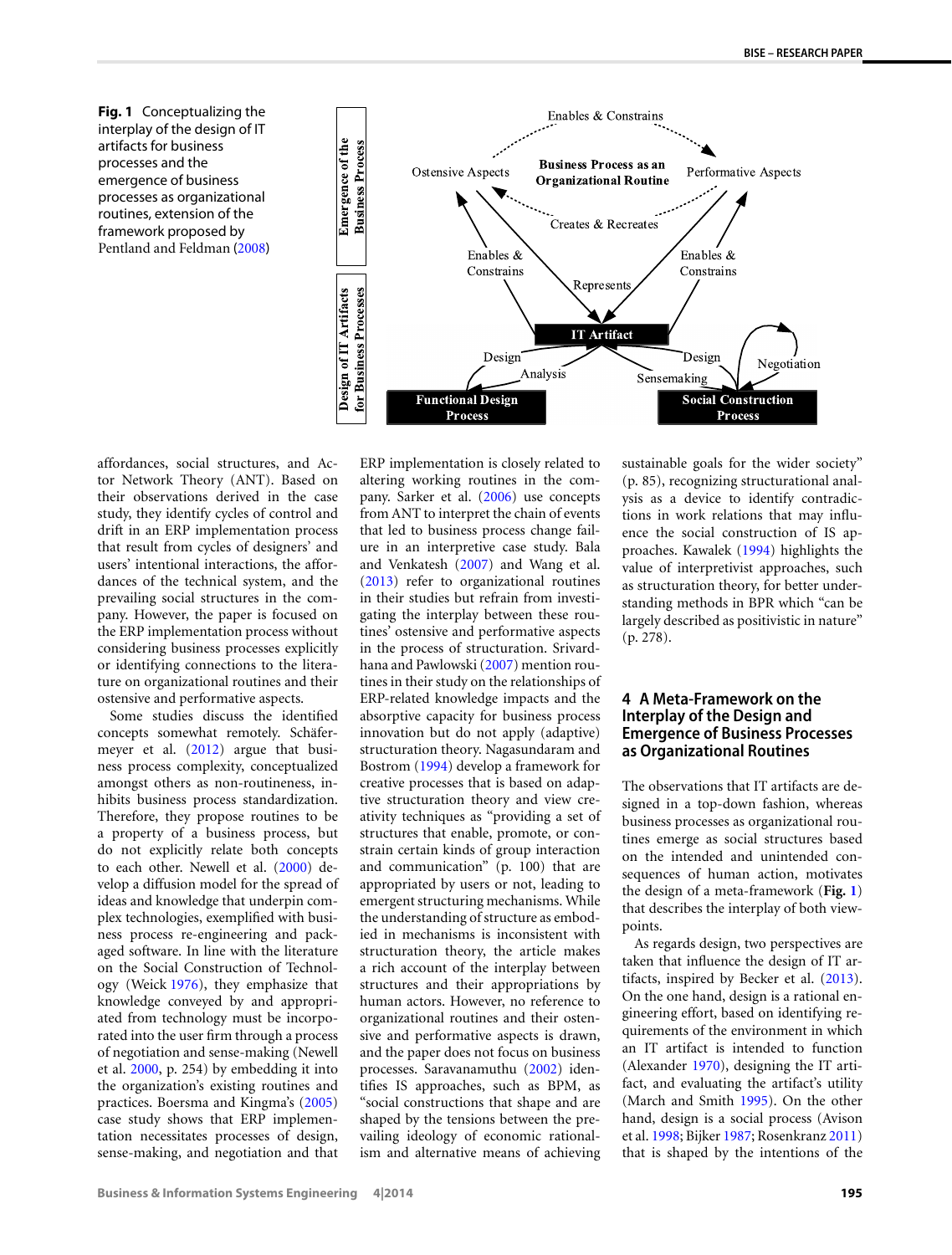| Properties of organizational routines                                                                                                                                                                     | Properties of business processes                                                                                                                                                                                         |
|-----------------------------------------------------------------------------------------------------------------------------------------------------------------------------------------------------------|--------------------------------------------------------------------------------------------------------------------------------------------------------------------------------------------------------------------------|
| Routines are patterns of actions, activities, behavior, or interactions<br>that are carried out in organizations.                                                                                         | Business processes are patterns of actions that can be identified and<br>documented in business process models.                                                                                                          |
| Routines are recurrently performed in an organization.                                                                                                                                                    | Business processes are designed and implemented (or discovered and<br>analyzed) only if they are performed frequently enough.                                                                                            |
| Routines have a collective nature. They involve multiple actors that are<br>distributed across space or across the organization and might have<br>dispersed knowledge.                                    | Business processes often involve diverse organizational units (e.g.,<br>departments or companies) that have been formed due to the division<br>of labor.                                                                 |
| Routines are effortful accomplishments of individuals. They have<br>performative and ostensive aspects, interacting with each other as a<br>mutually constitutive duality.                                | Business processes can be carried out differently by people in an<br>organization. Based on analyzing the enactments in interviews or with<br>process mining techniques, patterns of action can be discovered.           |
| Routines have a processual character in the sense that they are subject<br>to organizational change.                                                                                                      | Business processes can change evolutionary, or revolutionary as a result<br>of disruptive business process re-engineering initiatives.                                                                                   |
| Routines are context-dependent, embedded into organizations, and<br>specific to this context.                                                                                                             | Business processes can be a source of competitive advantage. Reference<br>processes need to be adapted to fit the idiosyncratic properties of<br>organizations.                                                          |
| Routines are path dependent.                                                                                                                                                                              | Business process changes must at least comply with the organizational<br>and IT infrastructures onto which the processes are built. In this sense,<br>processes are path dependent.                                      |
| Routines are triggered by actors or by other routines.                                                                                                                                                    | Business processes are started by human actors or by business processes<br>which trigger events that are preconditions for other business processes.                                                                     |
| <b>Effects of organizational routines</b>                                                                                                                                                                 | <b>Effects of business processes</b>                                                                                                                                                                                     |
| Routines coordinate actions by providing regularity, unity, and<br>systematicity, re-integrating knowledge dispersed by a "segmentation<br>of the institutional order" (Berger and Luckmann 1966, p. 82). | Business processes coordinate the actions of multiple people from<br>multiple departments or organizations in an end-to-end fashion.                                                                                     |
| Routines represent a 'truce' between the actors that legitimates actions.                                                                                                                                 | Business processes are designed as standard operating procedures, such<br>as in mass transaction processing carried out in ERP systems. The<br>legitimation of the processes is not constantly questioned by the actors. |
| Routines provide stability that allows people to economize on their<br>cognitive resources for information-processing and decision-making<br>by focusing their attention on non-routine events.           | Business processes represent standard operating procedures required<br>for running the business. Operational excellence of these procedures<br>frees up resources for building dynamic capabilities.                     |
| Routines are part of the organizational memory and can store tacit<br>operational knowledge, including knowledge on the activities and their                                                              | Business process models codify knowledge about business processes, so<br>it can be stored in the organizational memory and triangulated with                                                                             |

#### <span id="page-5-0"></span>**Table 1** Identifying business processes as organizational routines, based on the properties of routines (Becker [2004\)](#page-9-8)

involved actors and their social relationships. Since these intentions can contradict each other, the designers might have to remedy their conflicts in processes of design, sense-making, and negotiation (Lyytinen et al. [2008\)](#page-10-7).

coordination.

As regards the emergence of business processes as organizational routines, the meta-framework builds on the seminal work of Pentland and Feldman [\(2008](#page-10-3)) who outline that organizational routines rely on an interplay of their ostensive and performative aspects that can be influenced (but not determined) by technology, i.e., by IT artifacts. The IT artifact, therefore, assumes the crucial nexus between the design of IT artifacts and the emergence of business processes. Whereas performances are particular enactments of an organizational routine by human actors that are enabled and constrained by their ostensive aspects, the ostensive aspects of the routine themselves are continuously produced and reproduced by performative aspects.

other knowledge.

The components of the meta-framework are described in the following sections.

## **4.1 Business Processes Viewed as Particular Organizational Routines**

Becker ([2004](#page-9-8)) identifies eight characteristics of organizational routines against which business processes can be viewed as organizational routines (**Table [1](#page-5-0)**). Consistent with BPM literature, the position taken in this paper is that business processes are the subset of organizational routines that represent "endto-end work across an enterprise that creates customer value" (Hammer [2010,](#page-10-8) p. 4). On the other hand, this viewpoint implies that organizational routines that do not represent end-to-end work and do not cross organizational boundaries should not be viewed as business processes. Consider rather informal organizational routines that support the recognition and assimilation of new knowledge (Jones and Macpherson [2006](#page-10-35)). For instance, a "New Product Development Committee" can be an institutionalized routine for conducting meetings to evaluate new product ideas and reporting on the progress of ideas that have been implemented into the organization (Jones and Macpherson [2006](#page-10-35), p. 163). Albeit theoretically it is possible to view these meetings as a sequence of work activities, they do not out of themselves provide value to customers in an end-to-end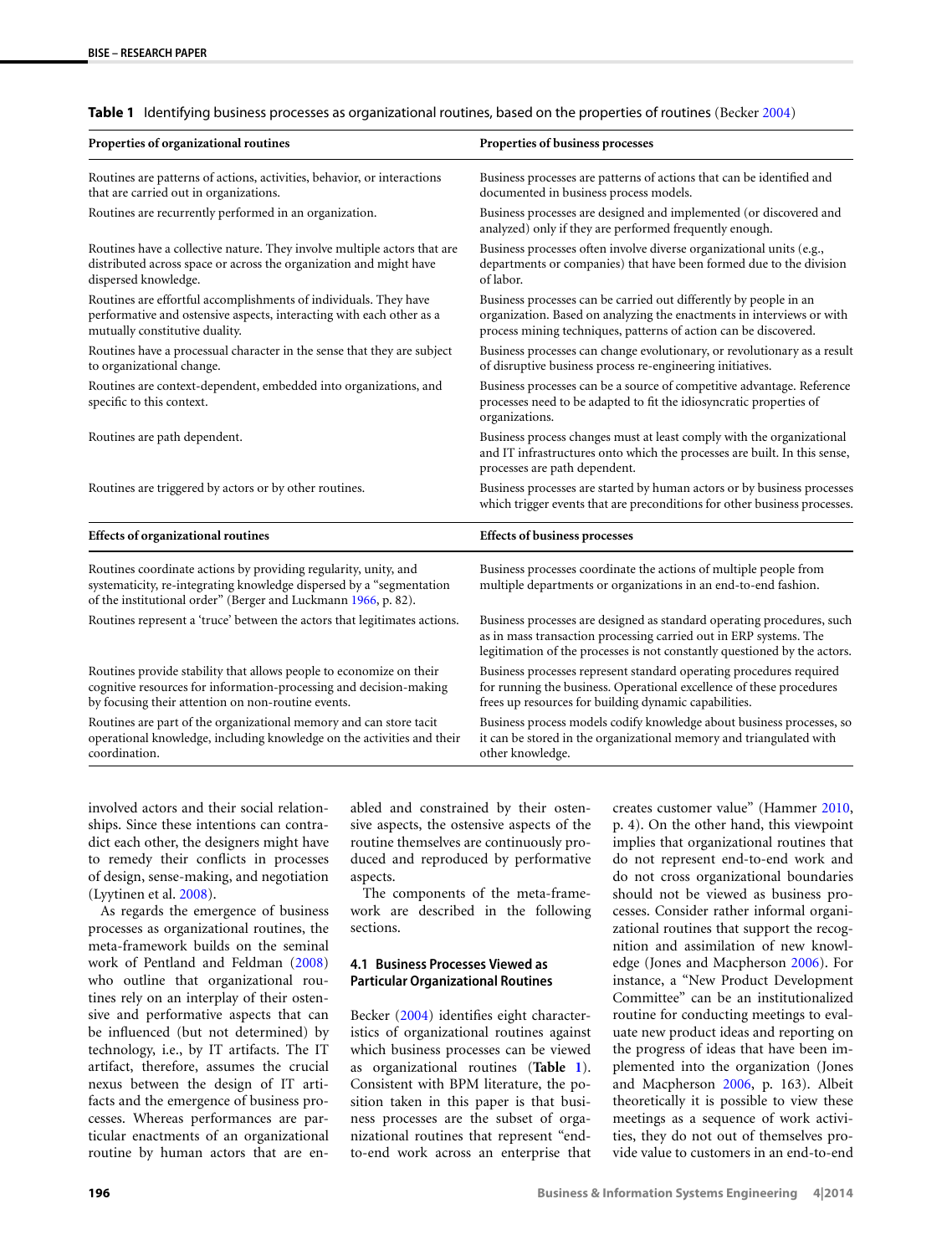fashion. Therefore, these routines do not fall under the abovementioned definition of a business process. Apart from this theoretical argument, it seems quite unlikely that a company would manage meetings for knowledge exchange and new product development as business processes, nor would they likely use the common suite of BPM tools for modeling, discovering, analyzing, and improving the sequence of activities in these meetings.

# **4.2 Business Processes as Subject to a Duality of Structure**

It follows from the observation that business processes are a subset of organizational routines that business processes can be researched based on the theoretical foundations of organizational routines. For instance, business processes feature both ostensive and performative aspects, just as organizational routines do (Feldman and Pentland [2003;](#page-9-10) Pentland and Feldman [2008](#page-10-3)). Consistent with Giddens' ([1984](#page-10-4)) structuration theory, these two aspects are related in a mutually constitutive duality. Common manifestations of the performative aspects of a business process are instantiations of workflows, such as the purchaseto-pay or order-to-cash processes administrated in ERP systems, and are reflected in the memory traces of the human actors who perform these processes. The ostensive aspects of a business process denote the ideal or schematic forms of the routine (Pentland and Feldman [2008\)](#page-10-3) that enable and also constrain the enactments of the routine in the performance of knowledgeable human actors.

The interplay of the ostensive and performative aspects of a business process is subject to a duality of structure (Giddens [1984\)](#page-10-4). On the one hand, the enactments of the ostensive aspects of a business process guide the performative aspects as templates, legitimate desired or de-legitimate undesired types of performances of business processes, and refer to sets of actions that could otherwise remain incomprehensible (Becker et al. [2013](#page-9-2); Feldman and Pentland [2003](#page-9-10)). On the other hand, the performative aspects of a business process create and re-create the ostensive aspects as abstract patterns. Since the ostensive aspects of a routine are "the understandings (embodied as well as cognitive) of the participants" (Pentland and Feldman [2008,](#page-10-3) p. 241), there might be more than one ostensive aspect of a business process.

## **4.3 IT Artifacts as Representing, Enabling and Constraining Business Processes**

In their article on the folly of designing artifacts while hoping for patterns of action (that is the title of the cited article) Pentland and Feldman ([2008](#page-10-3)) propose that the ostensive and performative aspects of organizational routines – and, therefore, business processes – are closely related to (IT) artifacts. However, the authors emphasize that it is impossible to design the routines themselves, as designers can only design IT artifacts that represent (e.g., model) ostensive or performative aspects of a routine, whereas IT artifacts influence both aspects of the routines. IT artifacts do not determine how organizational routines will be performed or created. In this way, misunderstanding routines as 'things' represents a strong form of technological determinism of the artifact on the routine and should be avoided (Pentland and Feldman [2008](#page-10-3)).

Pentland and Feldman's ([2008](#page-10-3)) view is consistent with structuration theory in that it emphasizes that structure "cannot be inscribed or embedded in technology, since to do so would give it an existence separate from the practices of social actors," contradicting the duality of structure (Jones and Karsten [2008,](#page-10-5) p. 132). In addition, structure that resides in a material artifact is ontologically different from social structure that is created only by the practices of social actors (Jones and Karsten [2008\)](#page-10-5). However, Giddens ([1984](#page-10-4), p. 177) recognizes that individuals' actions take place in the context of constraints imposed by the human body and the material world, social sanctions by other agents, and structural constraints given by society vis-à-vis situated actors. These constraints limit the range of options available for an actor.

Arguably, the constraints of the human body and the material world are closely related to IT artifacts since the affordances of artifacts are designed to augment but might also constrain the range of opportunities for humans to act. Therefore, enacting the affordances might provide human actors with a "power" over objects and other actors (Giddens [1984](#page-10-4), pp. 174–179) that they would not have had without using the artifacts, but enacting these affordances might also deny them power. Constructs, models, methods, and instantiations (March and Smith [1995\)](#page-10-33) clearly own these properties since they might, e.g., enable users to communicate with people outside the organization (e.g., by sending them invoices), but they also constrain these actions (e.g., by having to comply with the data structure of an invoice and with the business process that includes sending the invoice). Thus, IT artifacts might exert material agency (Jones [1998](#page-10-36)) by presenting affordances that human actors can decide to appropriate faithfully or unfaithfully. These affordances enable and also constrain the different ways of performing of an organizational routine, just as the ostensive aspects of the routine do.

As Pentland and Feldman ([2008\)](#page-10-3) note, IT artifacts can represent organizational routines even if this representation is necessarily incomplete, since organizational routines can convey tacit knowledge (Becker [2004\)](#page-9-8) that cannot be codified. If organizational routines are performed in workflow management systems and leave data traces such as an event log, process mining (van der Aalst and Weijters [2004](#page-10-37); van der Aalst et al. [2003](#page-10-38)) and organizational mining (Song and van der Aalst [2008](#page-10-39)) can be valuable tools for mapping the performances of business processes with workflow nets, discovering and enhancing the abstract patterns of the routines, and for conformance checking between the ostensive and performative aspects of a routine (van der Aalst [2011](#page-10-40)). First moves to make process mining usable as a toolbox for discovering and analyzing organizational routines have been performed by Pentland et al. ([2009](#page-10-41)) and Breuker and Matzner ([2013\)](#page-9-17). With respect to identifying the ostensive aspects of a routine, IT artifacts can represent the abstract patterns of a routine even without the presence of an event log. A case in point are business process re-engineering projects in which the 'typical' control flow of a routine is identified in interviews and then modeled, analyzed, improved, and implemented into application systems. These models can be designed in a centralized manner as well as in a decentralized fashion by the users themselves, such as with a subject-oriented BPM approach (Fleischmann et al. [2012](#page-9-18)).

Designers develop IT artifacts in order to foster the efficiency of business processes that are carried out by users based on appropriating their affordances.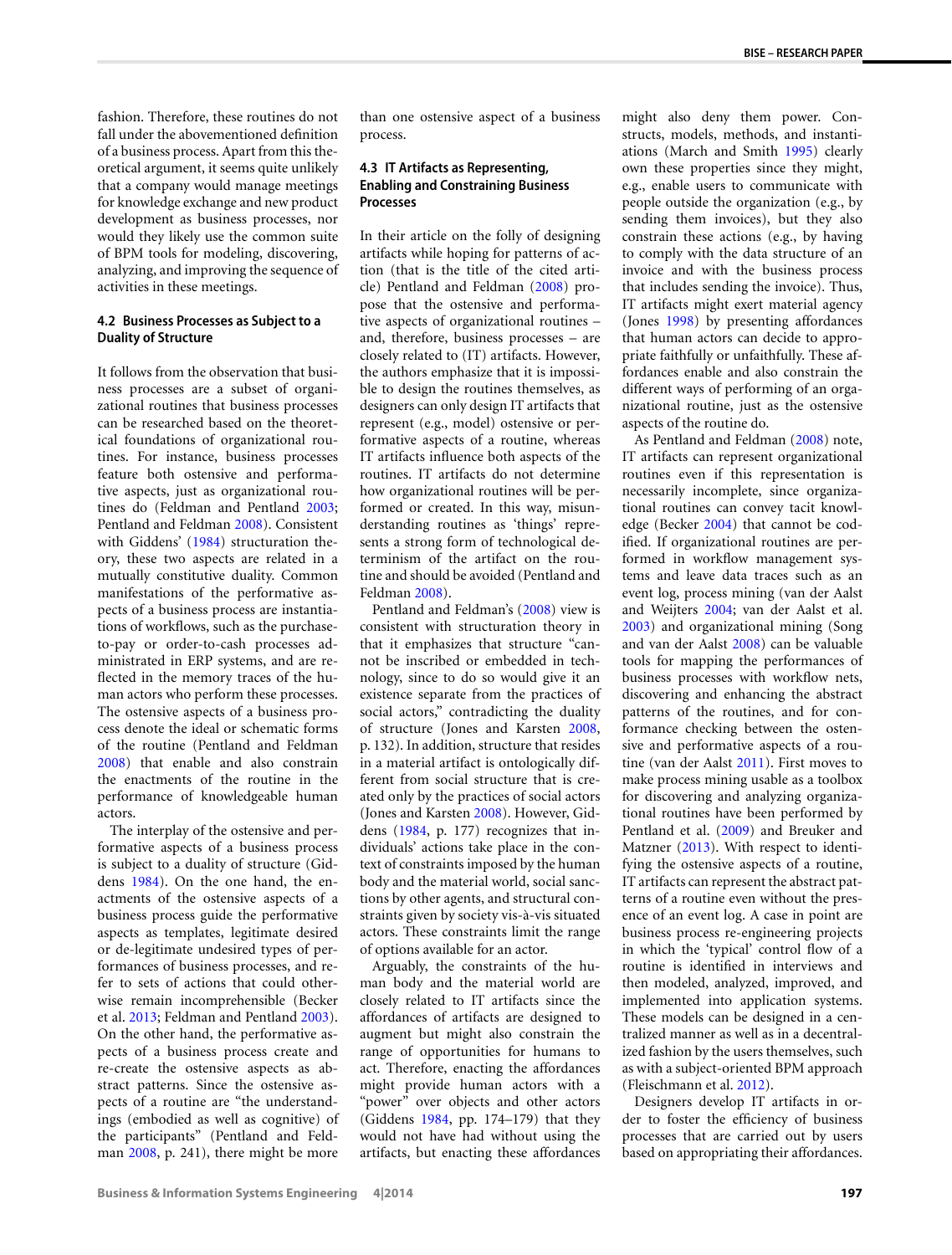As noted in AST, the intentions of the designers and users are not necessarily compatible and may even contradict each other such that the business processes performed deviate from those envisioned by the designers of the IT artifacts. In addition, the performances of a business process necessarily result in both intended and unintended consequences so that the social structures produced and reproduced by these performances are not fully foreseeable, let alone designable.

## **4.4 IT Artifacts as Subject to Functional-Hierarchical Design and Social Construction of Technology**

IT artifacts that enable business processes cannot be designed with respect only to their functional properties but must also reflect the properties of the social system in which the design takes place (Becker et al. [2013](#page-9-2); Sein et al. [2011](#page-10-42)).

The design of IT artifacts is often conceptualized as a functional-hierarchical engineering process that is based on the principles of decomposition and modularity (Becker et al. [2013\)](#page-9-2). A modular system compromises of a set of modules that communicate with each other based on standardized interfaces (Langlois [2002](#page-10-43)). Such systems tend to be highly adaptable and require little coordination (Sanchez and Mahoney [1996](#page-10-44); Weick [1976\)](#page-11-2). In the context of IT artifacts for organizational routines, these engineering processes might be carried out by analyzing the organizational routine to be supported and designing an IT artifact to enable this or an adapted organizational routine.

Since organizational routines are collective patterns of actions, the design of IT artifacts for enabling and constraining organizational routines might also be understood as a process of social construction that is beyond the influence of individual designers (Becker et al. [2013\)](#page-9-2). For information systems design in general, similar approaches have been suggested (Avison et al. [1998;](#page-9-14) Rosenkranz [2011](#page-10-34)). This view refers back to the concept of drift, including multiple actors with potentially conflicting interests that need to work together to design IT artifacts that support an organizational routine. Social construction of technology (Bijker [1987;](#page-9-15) Howcroft et al. [2004](#page-10-45)) has been argued to include the key phases of design, sensemaking, and negotiation (Lyytinen et al. [2008](#page-10-7)). Design refers to the development

<span id="page-7-0"></span>of IT artifacts such as conducted in engineering processes based on functional design. Subsequently, other actors work out a fit between the design and their own objectives. Since the views of different actors might be conflicting, negotiations could be necessary to resolve the conflicts, leading to a design that is acceptable for all actors involved in the design process.

# **5 Contributions**

This paper offers a managerial contribution, and four contributions to the theory on the design of IT artifacts and the emergence of business processes as organizational routines.

First, the paper suggests a departure from the assumption that business processes can be designed solely in processes of functional design based on decomposing process design into hierarchical levels that are aligned with corporate strategy. Although many BPM papers seem to make this assumption implicitly, it contradicts the observation that information infrastructures are at drift (Ciborra and Hanseth [1995\)](#page-9-0), identifying the impossibility of complete control that is proliferating in the context of modernity (Giddens [1991](#page-10-46)). Since infrastructures are at drift, so are business process infrastructures.

Second, to remedy this conflict, this paper offers a conceptual meta-framework with which to conceptualize the interplay between the design of IT artifacts and the emergence of business processes as organizational routines. The meta-framework is based on two propositions: First, the design of IT artifacts for business processes cannot be performed solely in processes of functional decomposition (Becker et al. [2013;](#page-9-2) Sein et al. [2011\)](#page-10-42), but IT artifacts are shaped by 'messy' processes that are influenced by the social system into which the design is embedded. This claim is in line with literature that views the development of IT artifacts as cycles of design, sense-making, and negotiation (Lyytinen et al. [2008](#page-10-7)). The second proposition on which the metaframework is based is that providing IT artifacts which can be used to perform business processes cannot guarantee that users will appropriate these artifacts' affordances as intended; instead, users are free to decide how to perform business processes in their day-to-day work. This claim is in line with the literature on

the interplay between organizational routines and artifacts (Pentland and Feldman [2008](#page-10-3)) and adaptive structuration theory (DeSanctis and Poole [1994](#page-9-1)). It follows that the (perceived) affordances of IT artifacts enable and constrain but do not determine the performances of business processes with their material agency. At the same time, the ostensive aspects of the business process also enable and constrain the performances of a business process. In turn, the performances of business processes create and recreate the ostensive aspects of the business process. This mutually constitutive relationship can be thought of in terms of a duality of structure as it was first proposed in the structuration theory contributed by Giddens [\(1984](#page-10-4)). The meta-framework can, therefore, be a step towards framing BPM "as a contextual, organizational and managerial concept [. . . ] [that needs] to be exposed to phenomenological and interpretivist approaches to research" (Kawalek [1994](#page-10-10), p. 278).

Third, the paper provides an in-depth overview of the coverage of the theoretical concepts in the BPM body of knowledge that has been published in the IS top-tier journals since 1988 and in BISE/ WIRTSCHAFTSINFORMATIK since 1999. 155 papers that include the search term business process in their abstracts or keywords were identified. Among the journals, BISE/WIRTSCHAFTSINFOR-MATIK offers the broadest forum for publishing BPM papers, but an in-depth review of papers from this sample and from the prospective book on BPM research (vom Brocke and Rosemann [2010a](#page-10-24), [2010b\)](#page-10-25) revealed that few BPM papers cover the theories discussed. The most comprehensive accounts are from Nandhakumar et al. ([2005\)](#page-10-17) and Newell et al. ([2000\)](#page-10-30), but while the former paper does not discuss how organizational routines elicit the inner workings of structuration in a business process context, the latter paper does not explicitly refer to structuration theory or its IS successor theories. The papers published on BPM in BISE/WIRTSCHAFTSINFORMATIK almost completely neglect the discussion of any of the theoretical foundations presented in this paper. As illustrative examples, only a handful of papers refer to emergence (Coldewey [2002;](#page-9-19) Wittmann and Bruckner [2007\)](#page-11-4), to Giddens and his structuration theory (Riemer and Filius [2008](#page-10-47)), to adaptive structuration theory (Klein and Krcmar [2003;](#page-10-48)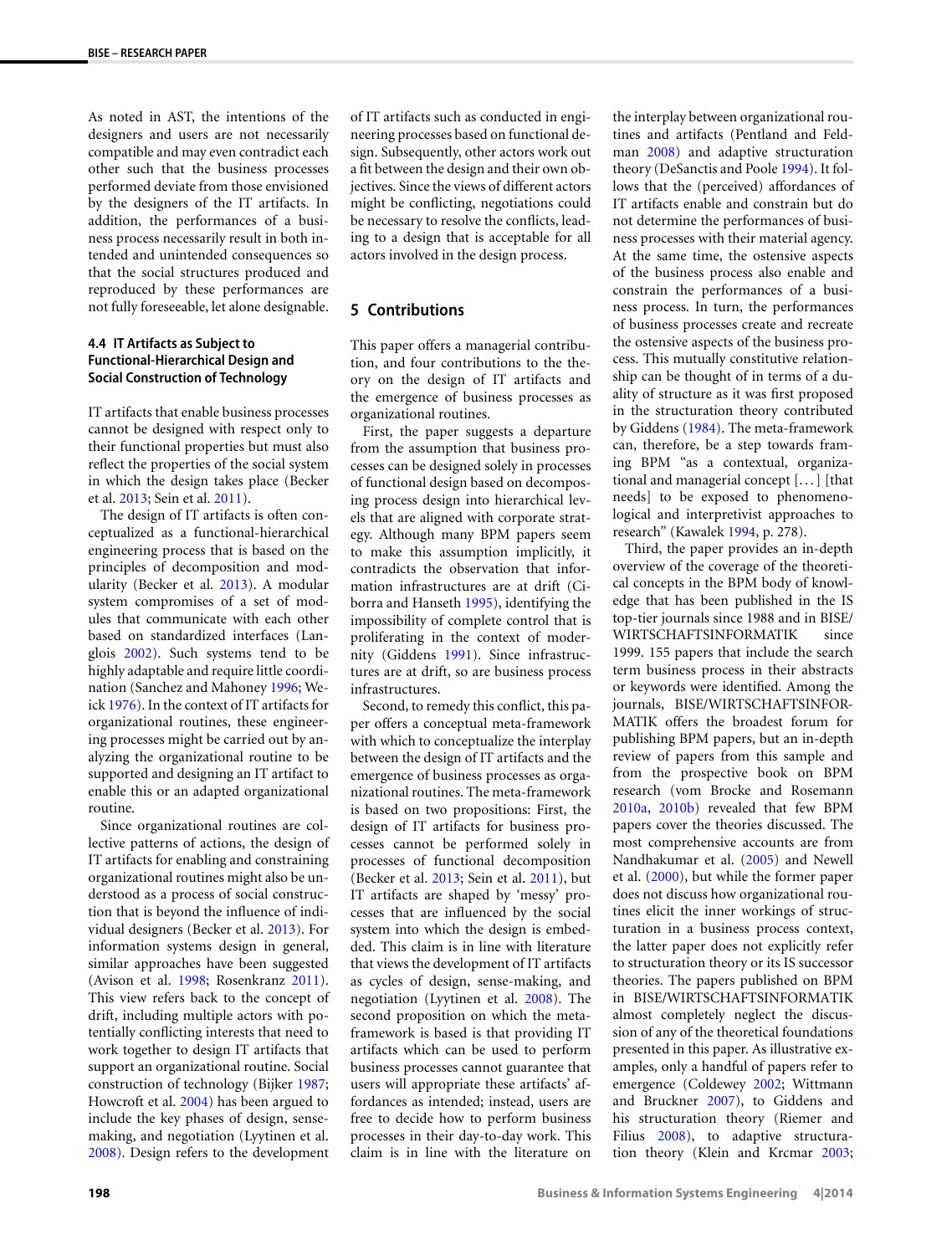Riemer and Filius [2008\)](#page-10-47), to drift or Ciborra (Teubner [2013\)](#page-10-49), or to (organizational) routines (Brüggemeier et al. [2005;](#page-9-20) Lammers [2004;](#page-10-50) Schäfermeyer et al. [2012;](#page-10-31) Yu [2001](#page-11-5)) at all. Since none of these papers, apart from the above-mentioned article by Schäfermeyer et al. ([2012\)](#page-10-31), has a clear focus on business processes, the proposed meta-framework strives to develop an alternative theoretical view on BPM to bridge this gap.

Fourth, the meta-framework points at two inherent theoretical constraints for design science and design research (Winter [2008](#page-11-6)) on IT artifacts for business processes. In its most basic form, the design of IT artifacts comprises two activities: to design and to evaluate (March and Smith [1995\)](#page-10-33). Although different views on the theory infusion of design processes exist (Fischer et al. [2010\)](#page-9-21), seminal papers state that design research is on a dual mission to contribute to management and theory: On the one hand, the designed IT artifact should provide utility to solve a particular problem in an organization. On the other hand, the properties of the IT artifact are supposed to be generalizable to a design theory (Gregor and Jones [2007\)](#page-10-51) that solves a class of problems. However, anecdotal evidence suggests that not many authors have managed to satisfy both requirements equally well. In this regard, the developed metaframework points at two inherent theoretical difficulties that might provide an at least partial explanation. First, the design of IT artifacts for business processes is often subject to processes of social construction that are more difficult to manage than processes of functional design, since they are influenced by activities of sense-making and negotiation. These negotiations might not always reflect sensible design decisions, but reflect the 'messy' everyday world of business, influenced by power asymmetries and deals. It seems reasonable to assume that processes of social design will, therefore, lead to idiosyncratic changes to be made to the IT artifact, inhibiting its close reliance on theory and its generalizability to fit other instances of the same problem. Second, the meta-framework suggests that the evaluation of an IT artifact in its natural environment is inherently difficult. On the one hand, the IT artifact might be appropriated unfaithfully by the people in the organization (Poole and DeSanctis [2004\)](#page-10-52) or might be subject to different phenomena of resistance (Bagayogo et al. [2013\)](#page-9-5), leading to undesired performances of the organizational routine. On the other hand, even if the users strive to appropriate the IT artifact faithfully, the unintended consequences of their actions might lead to the additional performance of different variants. Structuration theory suggests that in the case that these performances of the routine were repeated frequently enough, new (and possible undesired) ostensive aspects of the routines would emerge. Both effects suggest that the routines performed in an organization will to some extent differ from the original plan engineered by the designers. For design scientists, this observation has the troubling consequence that observing effective and efficient performance of a business process in an organization can hardly be traced back to the properties of the IT artifacts that enable these routines. Thus, a straightforward 'proof' of the utility of an IT artifact, as often demanded from design researchers to justify their design decisions in research papers, remains a necessarily incomplete, if not an impossible, endeavor.

The managerial contribution this paper offers is to remind business process managers that the installation of welldesigned IT artifacts, such as workflow management systems, ERP systems, and business process models, is no guarantee that business process performance will be high. IT artifacts can be used to perform business processes in the day-today work in companies, but they might not be used at all or be used in a way that is inconsistent with their designers' intentions. Performances of the routine shape the general ideas concerning 'how we perform a business process in this organization' (the ostensive aspects). The bad news is that managers should not necessarily treat apparently low business process performance as deficiencies of IT artifacts that can be identified in root cause analyses, nor should they assume that business process reengineering initiatives (leading to new IT artifacts) can resolve the problem. The good news is that human actors can adapt business processes and IT artifacts to perform business processes that differ from those the designers had in mind when developing the IT artifacts. After all, positive deviances of a business process can tailor the process to fit idiosyncratic situations of customers and thus, for instance, deal with different forms

<span id="page-8-0"></span>of variability (Frei et al. [1999\)](#page-10-53). Repetitively conducting business processes in different ways will result in the emergence of new organizational routines and lead to an evolution of the organizations that might extend top-down reorganization endeavors with a bottom-up process.

# **6 Research Outlook**

While the developed meta-framework is envisioned to be applicable to the design and emergence of business processes in general, it particularly enables research in scenarios that are beyond the control of any individual organization. Some examples might illustrate this claim.

First, we have argued that service is subject to a co-creation of value of service providers and service customers (Vargo and Lusch [2004](#page-10-54)), such that service business processes need to be carried out in cooperation of both actors. It follows that the design of IT artifacts for organizational routines carried out to deliver service, also termed interaction routines, is outside the control of any of the actors and needs to be performed cooperatively (Becker et al. [2013](#page-9-2)). Since both parties enact the interaction routines as effortful accomplishments, new variants of the interaction routines are being performed. The variants performed frequently enough will then be retained as ostensive interaction routines, representing a 'truce' between the actors as well as coordinate their actions based on an implicit exchange of knowledge. The interplay of the design of IT artifacts that enable these interaction routines (Becker et al. [2013](#page-9-2)) and the emergence of the resulting interaction routines can be studied by means of the theoretical concepts supplied by the proposed meta-framework.

Second, Ciborra and Hanseth suggest that modernity (Giddens [1991\)](#page-10-46) and the rise of globally distributed business process infrastructures further lead to a "loosening-up of time-space constraints[,] the diffusion of systems that process information and knowledge [, and] the increasing pace of learning by economic and social institutions" (Ciborra and Hanseth [1995](#page-9-0), p. 7). In these settings, unintended side effects can travel faster and more forcefully, increasing unpredictability. An illustrative example are instantiating business processes on open application systems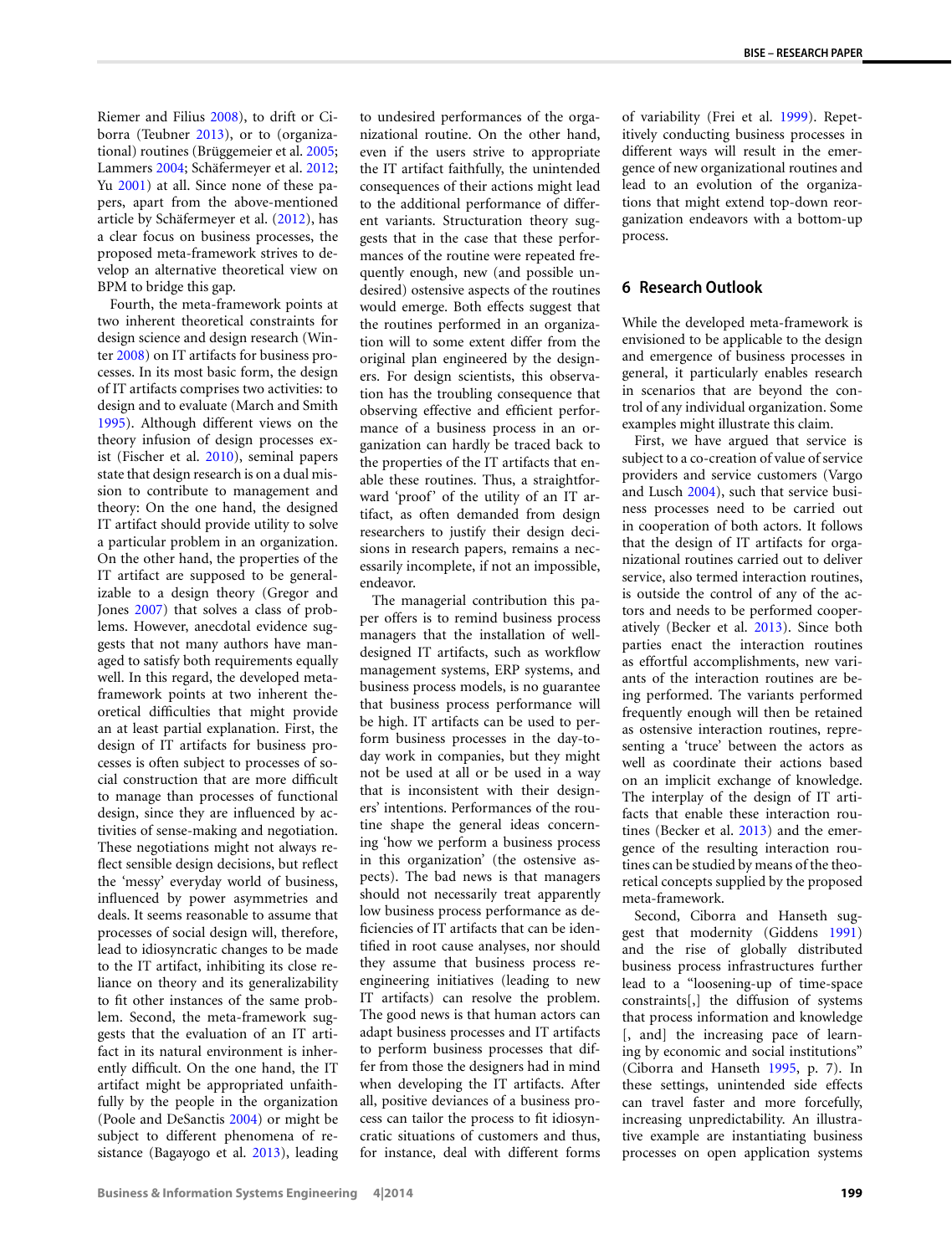### **Abstract**

**Daniel Beverungen**

# **Exploring the Interplay of the Design and Emergence of Business Processes as Organizational Routines**

Much of the BPM literature views business process design and implementation as a top-down process that is built on strategic alignment and managerial control. While this view has enabled the design of many IT artifacts for business processes, it is inconsistent with the observation that information infrastructures, including a company's business process infrastructure, are at drift, a term that refers to the lack of topdown management control. The paper contributes to resolving this inconsistency by developing a meta-framework that conceptualizes business processes as emergent organizational routines that are represented, enabled, and constrained by IT artifacts. IT artifacts are developed in processes of functionalhierarchical decomposition and social design processes. Organizational routines have ostensive and performative aspects, forming a mutually constitutive duality. A literature review demonstrates that the propositions offered by the meta-framework have been insufficiently considered in the BPM field. The paper concludes with an outlook to applying the meta-framework to theorize about the interplay of design projects with the subsequent emergence of business processes in organizations.

**Keywords:** Business process management, Organizational routine, Structuration theory, Emergence, Design, Social construction of technology

(Richter and Riemer [2013\)](#page-10-55), such as online social network sites (SNS). Rosemann et al. ([2011](#page-10-56)) propose that IT artifacts such as SNS are digital complementary assets that benefit from interactions with many users who participate on the platforms free of charge. Companies have begun to exploit the business potential offered by SNS by tapping into these digital complementary assets. For instance, airline companies such as KLM offer business processes for booking flights and seats in airplanes on Facebook or LinkedIn (KLM [2014](#page-10-57)). Since airline companies do not own Facebook and their interactions with customers may be visible to other people the customer is networked with, this business process might emerge particularly quickly, denying airline companies control over how the process might be altered. Another even more uncontrollable scenario are business processes that are conducted or influenced by intelligent objects in Cyber-Physical Systems (CPS), in which "embedded computers and networks monitor and control the physical processes, usually with feedback loops where physical processes affect computations and vice versa" (Lee [2008](#page-10-58)). While each of the devices operates on local information, networking the physical objects with each other and with distributed information systems can enable self-organizing scenarios like the 'smart factory' or 'smart mobility'. Since the behavior of all the involved objects cannot be fully predicted and since additional objects might enter the CPS at any time, the resulting business processes are not deterministic and cannot be controlled fully on the level of the CPS. Likewise, CPS-based scenarios might be assumed to lead to a particularly high degree of drift in a business process infrastructure. Studying the emergence of business processes in these scenarios, therefore, represents a prime area of applying the theoretical constructs proposed in this paper in empirical research.

# <span id="page-9-14"></span><span id="page-9-13"></span><span id="page-9-6"></span>**References**

- Alexander C (1970) Notes on the synthesis of form. Harvard University Press, Cambridge
- Archer MS (2010) Morphogenesis versus structuration: on combining structure and action. The British Journal of Sociology 61(1):225–252
- Avison D, Wood-Harper A, Vidgen R, Wood J (1998) A further exploration into information systems development: the evolution of multiview. Information Technology & People 11(2):124–139
- <span id="page-9-12"></span><span id="page-9-5"></span><span id="page-9-2"></span>Bagayogo F, Beaudry A, Lapointe L (2013) Impacts of IT acceptance and resistance behaviors: a novel framework. In: 34th International conference on information systems, Milan, Italy
- <span id="page-9-8"></span>Bala H, Venkatesh V (2007) Assimilation of interorganizational business process standards. Information Systems Research 18(3):340–362
- <span id="page-9-16"></span><span id="page-9-9"></span>Becker J, Beverungen D, Knackstedt R, Matzner M, Müller O, Pöppelbuß J (2013) Designing interaction routines in service networks: a modularity and social<br>construction-based approach. Scandiconstruction-based navian Journal of Information Systems 25(1):17–48
- <span id="page-9-15"></span>Becker MC (2004) Organizational routines: a review of the literature. Industrial and Corporate Change 13(4):643–677
- Berger PL, Luckmann T (1966) The social construction of reality: a treatise in the sociology of knowledge. Doubleday, Garden City
- <span id="page-9-11"></span>Beverungen D (2013) On the design of IT artifacts and the emergence of business processes as organizational routines. In: 34th International conference on information systems, Milan, Italy
- <span id="page-9-17"></span>Bijker W (1987) The social construction of bakelite: toward a theory of invention. In: Bijker W, Hughes TP, Pinch T (eds) The social construction of technological systems. MIT Press, Cambridge, pp 159–187
- <span id="page-9-20"></span><span id="page-9-7"></span>Boersma K, Kingma  $\overline{S}$  (2005) From means to ends: the transformation of ERP in a manufacturing company. The Journal of Strategic Information Systems 14(2):197–219
- <span id="page-9-3"></span>Breuker D, Matzner M (2013) Statistical sequence analysis for business process mining and organizational routines. In: 21st European conference on information systems, Utrecht, Netherlands
- <span id="page-9-0"></span>Brüggemeier M, Dovifat A, Kubisch D (2005) Analyse von Innovationsprozessen im Kontext von E-Government. WIRTSCHAFTSIN-FORMATIK 47(5):347–355
- Checkland P (1998) Systems thinking. In: Currie WL, Galliers RD (eds) Rethinking management information systems. Oxford University Press, Oxford, pp 45–56
- <span id="page-9-19"></span>Ciborra CU (1997) De profundis? Deconstructing the concept of strategic alignment. Scandinavian Journal of Information Systems 9(1):67–82
- <span id="page-9-10"></span><span id="page-9-1"></span>Ciborra C, Hanseth O (1995) Introduction. In: Ciborra C, Braa K, Cordella A, Dahlbom B, Failla A, Hanseth O, Hepso V, Ljungberg J, Monteiro E, Simon K (eds) From control to drift: the dynamics of corporate information infrastructure. Oxford University Press, Oxford, pp 1–11
- <span id="page-9-4"></span>Coldewey J (2002) Agile Entwicklung Webbasierter Systeme. WIRTSCHAFTSINFOR-MATIK 44(3):237–248
- <span id="page-9-21"></span>DeSanctis G, Poole MS (1994) Capturing the complexity in advanced technology use: adaptive structuration theory. Organization Science 5(2):121–147
- <span id="page-9-18"></span>Feldman MS, Pentland BT (2003) Reconceptualizing organizational routines as a source of flexibility and change. Administrative Science Quarterly 48(1):94-118
- Ferneley EH, Sobreperez P (2006) Resist, comply or workaround? An examination of different facets of user engagement with information systems. European Journal of Information Systems 15(4):345–356
- Fischer C, Winter R, Wortmann F (2010) Gestaltungstheorie. WIRTSCHAFTSINFORMA-TIK 52(6):383–386
- Fleischmann A, Schmidt W, Stary C, Obermeier S, Börger E (2012) Subject-oriented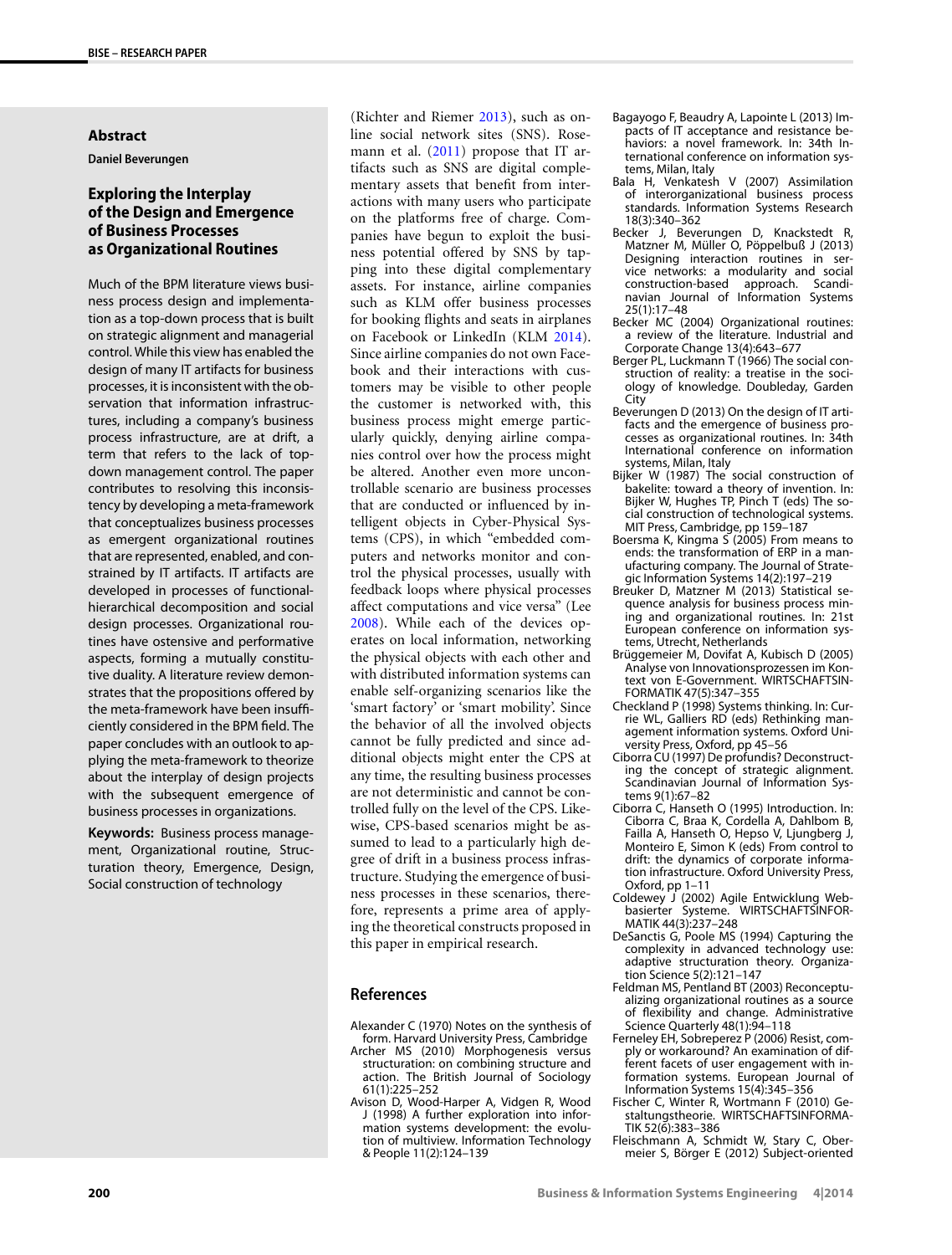<span id="page-10-53"></span><span id="page-10-21"></span>business process management. Springer, Heidelberg

- <span id="page-10-51"></span><span id="page-10-46"></span><span id="page-10-4"></span>Frei FX, Kalakota R, Leone AJ, Marx LM (1999) Process variation as a determinant of bank performance: evidence from the retail banking study. Management Science 45(9):1210–1220
- <span id="page-10-8"></span>Gibson J (1979) The ecological approach to perception. Houghton Mifflin, London
- Giddens A (1984) The constitution of society, vol 20(3). Polity Press, Cambridge
- <span id="page-10-9"></span>Giddens A (1991) The consequences of modernity. Stanford University Press, Palo Alto
- Gregor S, Jones D (2007) The anatomy of a design theory. Journal of the Association for Information Systems 8(5):312–335
- <span id="page-10-19"></span>Hammer M (2010) What is business process management? In: Vom Brocke J, Rosemann M (eds) Handbook on business process management, vol. 1. Introduction, methods, and information systems. Springer, Heidelberg, pp 3–16
- <span id="page-10-45"></span>Harmon P (2010) The scope and evolution of business process management. In: Handbook on business process management, vol. 1. Introduction, methods, and information systems. Springer, Heidelberg, pp 37– 82
- <span id="page-10-12"></span>Hodgson GM (2007) Institutions and individuals: interaction and evolution. Organization Studies 28(1):95–116
- <span id="page-10-36"></span>Howcroft D, Mitev N, Wilson M (2004) What we may learn from the social shaping of technology approach. In: Mingers J, Willcocks L (eds) Social theory and philosophy for information systems. Wiley, Chichester, pp 329–371
- <span id="page-10-5"></span>Ignatiadis I, Nandhakumar J (2009) The effect of ERP system workarounds on organizational control: an interpretivist case study. Scandinavian Journal of Information Systems 21(2):59–90
- <span id="page-10-35"></span>Jones MR (1998) Information systems and the double mangle: steering a course between the scylla of embedded structure and the charybdis of strong symmetry. In: Larsen TJ, Levione L, DeGross JI (eds) Information systems: current issues and future changes. Springer, Heidelberg, pp 287–302
- <span id="page-10-15"></span><span id="page-10-10"></span>Jones MR, Karsten H (2008) Giddens's structuration theory and information systems research. Management Information Systems Quarterly 32(1):127–157
- <span id="page-10-14"></span>Jones O, Macpherson A (2006) Interorganizational learning and strategic renewal in SMES. Long Range Planning 39(2):155–175
- Kane GC, Labianca G (2011) IS avoidance in health-care groups: a multilevel investigation. Information Systems Research 22(3):504–522
- <span id="page-10-57"></span><span id="page-10-48"></span>Kawalek JP (1994) Interpreting business process re-engineering on organization work flow. Journal of Information Technology 9(4):276–287
- <span id="page-10-50"></span>Kim HW, Kankanhalli A (2009) Investigating user resistance to information systems implementation: a status quo bias perspective. Management Information Systems Quarterly 33(3):567–582
- Klein A, Krcmar H (2003) Electronic meeting systems paradox. WIRTSCHAFTSINFORMA-TIK 45(4):421–433
- KLM (2014) KLM meet and seat. [http://www.](http://www.klm.com/travel/gb_en/prepare_for_travel/on_board/your_seat_on_board/) [klm.com/travel/gb\\_en/prepare\\_for\\_travel/](http://www.klm.com/travel/gb_en/prepare_for_travel/on_board/your_seat_on_board/) [on\\_board/your\\_seat\\_on\\_board/](http://www.klm.com/travel/gb_en/prepare_for_travel/on_board/your_seat_on_board/). Accessed 2014-01-13
- Lammers M (2004) Make, buy or share. WIRT-SCHAFTSINFORMATIK 46(3):204–212
- <span id="page-10-58"></span><span id="page-10-43"></span><span id="page-10-7"></span>Langlois RN (2002) Modularity in technology and organization. Journal of Economic Behavior & Organization 49(1):19–37
- <span id="page-10-13"></span>Lee E (2008) Cyber physical systems: design challenges. In: International symposium on object/component/service-oriented real-time distributed computing (ISORC), Orlando, FL, USA
- <span id="page-10-33"></span>Lyytinen K, Keil T, Fomin V (2008) A framework to build process theories of anticipatory information and communication technology (ICT) standardizing. International Journal of IT Standards and Standardization Research 6(1):543–573
- <span id="page-10-18"></span><span id="page-10-0"></span>Marakas G, Hornik S (1996) Passive resistance misuse: overt support and covert recalcitrance in is implementation. European Journal of Information Systems 5(3):208– 219
- <span id="page-10-2"></span>March ST, Smith GF (1995) Design and natural science research on information technology. Decision Support Systems 15(4):251– 266
- <span id="page-10-1"></span>Mayntz R (2011) Emergenz in Philosophie und Sozialtheorie. In: Greve J, Schnabel A (eds) Zur Analyse und Erklärung komplexer Strukturen. Suhrkamp, Berlin, pp 156–186
- <span id="page-10-11"></span>Melão N, Pidd M (2000) A conceptual framework for understanding business processes and business process modelling. Information Systems Journal 10(2):105–129
- <span id="page-10-27"></span>Meredith J (1993) Theory building through conceptual methods. International Journal of Operations & Production Management 13(5):3–11
- <span id="page-10-17"></span>Mora M, Gelman O, Paradice D, Cervantes F (2008) The case for conceptual research in information systems. In: International conference on information resources management (CONF-IRM-2008), paper 52
- <span id="page-10-23"></span>Morgan G (1997) Images of organization, 2nd edn. Sage, Thousand Oaks
- <span id="page-10-30"></span>Nagasundaram M, Bostrom R (1994) The structuring of creative processes using GSS: a framework for research. Journal of Management Information Systems 11(3):87– 114
- <span id="page-10-22"></span>Nandhakumar J, Rossi M, Talvinen J (2005) The dynamics of contextual forces of ERP implementation. The Journal of Strategic Information Systems 14(2):221–242
- <span id="page-10-20"></span>Nelson R, Winter S (1982) An evolutionary theory of economic change. Belknap Press/Harvard University Press, Cambridge
- <span id="page-10-6"></span>Newell S, Swan JA, Galliers RD (2000) A knowledge-focused perspective on the diffusion and adoption of complex information technologies: the BPR example. Information Systems Journal 10(3):239–259
- <span id="page-10-3"></span>Norman DA (2004) Affordance, conventions, and design. Interactions 6(3):38–43
- <span id="page-10-41"></span>Orlikowski WJ (1992) The duality of technology: rethinking the concept of technology in organizations. Organization Science 3(3):398–427
- Orlikowski WJ (2000) Using technology and constituting structures: a practice lens for studying technology in organizations. Organization Science 11(4):404–428
- <span id="page-10-52"></span>Pentland BT, Feldman MS (2008) Designing routines: on the folly of designing artifacts, while hoping for patterns of action. Information and Organization 18(4):235–250
- Pentland BT, Haeram T, Hillison DW (2009) Using workflow data to explore the structure of an organizational routine. In: Becker MC, Lazaric N (eds) Organizational routines: advancing empirical research. Edward Elgar, Cheltenham, pp 47–67
- Poole MS, DeSanctis G (2004) Structuration theory in information systems research: methods and controversies. In: Whitman

<span id="page-10-56"></span><span id="page-10-55"></span><span id="page-10-47"></span>M, Woszcynski A (eds) Handbook of information systems research. Idea Group Glos, Hershey, pp 206–249

- <span id="page-10-34"></span>Richter A, Riemer K (2013) Nutzungsoffene Anwendungssoftware. WIRTSCHAFTS-INFORMATIK 55(3):193–196
- Riemer K, Filius S (2008) Kontextualisierung der Medienwahl mit Hilfe von Kommunikationsgenres. WIRTSCHAFTSINFORMATIK 51(2):192–205
- <span id="page-10-44"></span>Rosemann M, Andersson M, Lind M (2011) Digital complementary assets. In: 32nd International conference on information systems, Shanghai, China, pp 1–16
- <span id="page-10-32"></span><span id="page-10-26"></span>Rosenkranz C (2011) Information systems development as a social process: a structurational model. In: 32th International conference on information systems, Shanghai, China
- <span id="page-10-31"></span>Sanchez R, Mahoney JT (1996) Modularity, flexibility, and knowledge management in product and organization design. Management 17(Winter special issue):63–76
- <span id="page-10-42"></span>Saravanamuthu K (2002) Information technology and ideology. Journal of Information Technology 17(2):79–87
- <span id="page-10-16"></span>Sarker S, Sarker S, Sidorova A (2006) Understanding business process change failure: an actor-network perspective. Journal of Management Information Systems 23(1):51–86
- <span id="page-10-29"></span>Schäfermeyer M, Rosenkranz C, Holten R (2012) Der Einfluss der Komplexität auf die Standardisierung von Geschäftsprozessen. WIRTSCHAFTSINFORMATIK 54(5):251–261
- <span id="page-10-39"></span>Sein MK, Henfridsson O, Purao S, Rossi M, Lindgren R (2011) Action design research. Management Information Systems Quarterly 35(1):37–56
- <span id="page-10-28"></span>Selander L, Henfridsson O (2012) Cynicism as user resistance in IT implementation. Information Systems Journal 22(4):289–312
- Shaw DR, Holland CP (2010) Strategy, networks and systems in the global translation services market. The Journal of Strategic Information Systems 19(4):242–256
- <span id="page-10-49"></span><span id="page-10-40"></span>Song M, van der Aalst WMP (2008) Towards comprehensive support for organizational mining. Decision Support Systems 46(1):300–317
- <span id="page-10-37"></span>Srivardhana T, Pawlowski S (2007) ERP systems as an enabler of sustained business process innovation: a knowledge-based view. The Journal of Strategic Information Systems 16(1):51–69
- <span id="page-10-38"></span>Teubner R (2013) Informationssystem-Strategie. WIRTSCHAFTSINFORMATIK 55(4): 239–255
- <span id="page-10-54"></span>Van der Aalst W (2011) Process mining: discovery, conformance and enhancement of business processes. Springer, Heidelberg
- <span id="page-10-24"></span>Van der Aalst W, Weijters A (2004) Process mining: a research agenda. Computers in Industry 53(3):231–244
- Van der Aalst W, van Dongen B, Herbst J, Maruster L, Schimm G, Weijters A (2003) Workflow mining: a survey of issues and approaches. Data & Knowledge Engineering 47(2):237–267
- <span id="page-10-25"></span>Vargo SL, Lusch RF (2004) Evolving to a new dominant logic for marketing. Journal of Marketing 68(1):1–17
- Vom Brocke J, Rosemann M (2010a) Foreword. In: vom Brocke J, Rosemann M (eds) Handbook on business process management, vol. 1. Introduction, methods, and information systems. Springer, Heidelberg. pp V–IX
- Vom Brocke J, Rosemann M (eds) (2010b) Handbook on business process manage-